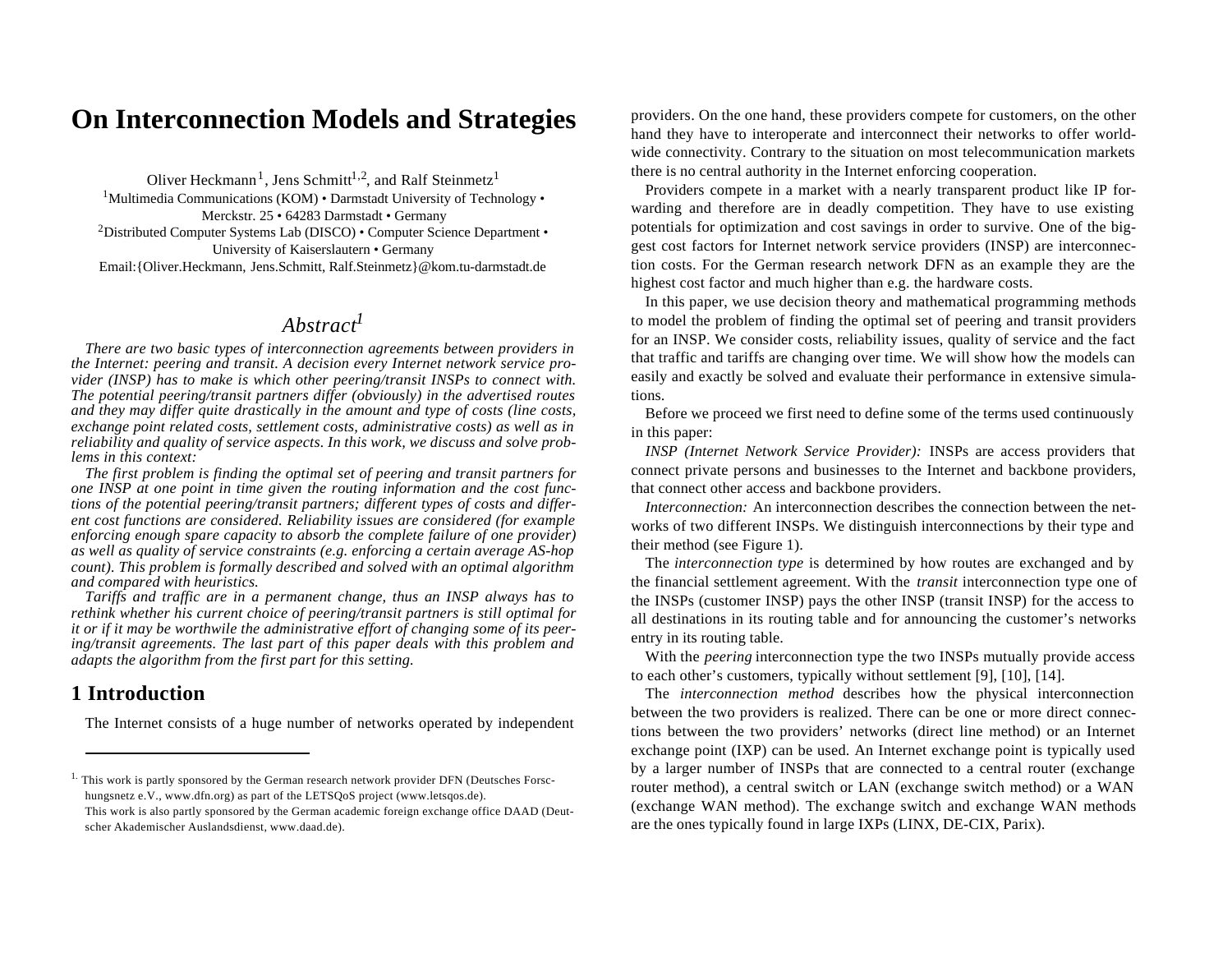

Figure 1: Interconnection Type and Method

After this introduction, we present mathematical programming models for the static optimization problem of finding the cost-minimal set of peering and transit partners at one point in time. We take different aspects into account like concave cost functions, reliability aspects (Section 3) and quality of service (QoS) requirements (Section 4). We show how the different problems can be solved exactly and evaluate the different models by extensive simulations.

In Section 5, we show how the previous models can be extended for the dynamic problem situation which is evaluating whether a given set of peering and transit partners is still optimal considering changes in the traffic mix or cost structure of the involved providers. Also considered are the administrative costs of changing peering and transit partners. Again, the models are evaluated by means of simulation.

Related work is discussed in section 6 and we conclude with a summary and brief outlook.

## **2 Static Models for Optimal Interconnection**

In this section, we present two mathematical programming models for finding the optimal set of peering and transit partners for one INSP in the static case which means at a certain point in time. We start with a basic model that uses linear volume dependent cost functions for the transit providers and fixed costs for

the peering providers. In section 2.2, the model is extended to all kinds of stepwise linear cost functions including the concave cost functions that are commonly used in reality [14]. The model can be solved by standard MIP solving techniques, we do so and use simulations to compare the results with heuristics that very much resemble what providers do today.

### **2.1 General Model**

Finding the optimal transit and peering partners for one INSP is modelled by the following general optimization model. We assume that there are *R* different routes, the provider has a prognosis of the traffic for each route<sup>1</sup>. There are  $J$ transit providers offering transit service for all routes and *I* peering providers offering peering for some specific routes. The optimization model tries to minimize the costs which are fixed costs for peering partners and fixed costs plus volume dependent costs for the transit interconnections.

This problem is non-trivial because the selection of the best transit provider generally depends on the amount of traffic exchanged with this provider. At the same time the decision to peer with a peering provider or not depends on the price of the transit provider and at the same time affects the transit price itself. The problem can be modeled as a mathematical programming model.

The following indices, parameters and variables are used:

Indices<sup>2</sup>

 $i = 1, ..., I$  peering provider *i*.  $j = 1, \ldots, J$  transit provider *j*.  $r = 1, \dots, R$  route *r*.

Parameters

|         | traffic prognosis for route $r$ .                                   |
|---------|---------------------------------------------------------------------|
|         | fixed costs for an interconnection with peering provider <i>i</i> . |
| $c_i$   | capacity of peering provider $i$ .                                  |
| $\Re$ . | set of routes offered by peering provider <i>i</i> .                |

<sup>&</sup>lt;sup>1.</sup> Please note that a route in the context of this paper is a non-overlapping aggregation of BGP routes. Typically each peering provider has one route (its own network) and there is an  $(I+1)$ th route for the rest of the Internet.

<sup>&</sup>lt;sup>2.</sup> Unless otherwise indicated the indices always run from the bounds presented here.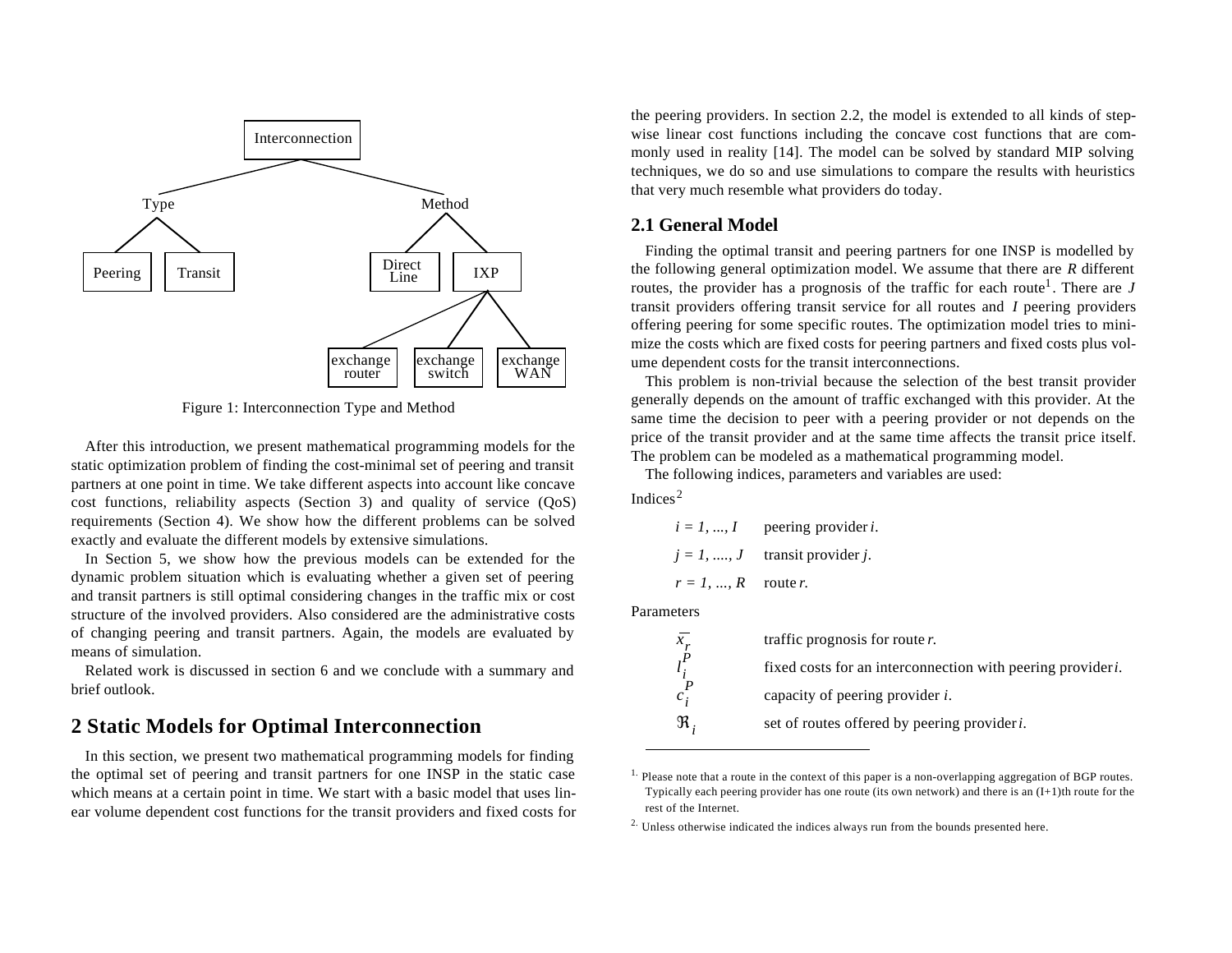$$
\begin{array}{c}\n l_j^T \\
C_j \left( \sum_r x^T_{jr} \right) \\
c_j^T\n\end{array}
$$

fixed costs for an interconnection with transit provider *j.*

cost function of transit provider *j*, costs are a function for the traffic passing through provider *j*.

capacity of transit provider *j.*

Variables

*x jr T*

*x ir P*

 $y_i$ *P*

*y j T*

amount of traffic for route *r* passed through transit provider *j.*

for  $r \in \Re_i$ , amount of traffic for route *r* passed through peering provider *i*.

binary variable, 1 if an interconnection to peering provider *i* is made and 0 otherwise.

binary variable, 1 if an interconnection to transit provider *j* is made and 0 otherwise.

Using a general cost function 
$$
C_j \left( \sum_r x_{jr}^T \right)
$$
 the model is:  
\nMinimize  $\sum_j C_j \left( \sum_r x_{jr}^T \right) + \sum_j l_j^T y_j^T + \sum_i l_i^P y_i^P$  (1)

subject to

$$
\sum_{i \mid i \in \mathfrak{R}_i} x_{ir}^P + \sum_j x_{jr}^T = \overline{x}_r \qquad \forall r
$$
 (2)

$$
\sum_{r \in \mathfrak{R}_i} x_{ir}^P \le c_i^P y_i^P \qquad \forall i
$$
 (3)

$$
\sum_{r} x_{jr}^{T} \le c_j^{T} y_j^{T} \qquad \qquad \forall j
$$
 (4)

(5)  $x_i \geq 0$  $i_r \geq 0$   $\forall i \forall (r \in \Re_i)$ 

$$
x_{jr} \ge 0 \qquad \qquad \forall j \forall r \tag{6}
$$

$$
y_j^T \in \{0, 1\} \qquad \qquad \forall j \tag{7}
$$

$$
y_i^P \in \{0, 1\} \qquad \qquad \forall i \tag{8}
$$

The target function (1) minimizes the fixed costs plus the volume depended costs. Constraint (2) makes sure that the complete traffic demand  $\overline{x}_r$  is satisfied by the combination of peering and transit providers chosen. Constraints (3) and (4) are the capacity constraints for peering rsp. transit.

At the same time constraints (3) and (4) force the according binary variables  $y_i^{\dagger}$  and  $y_j^{\dagger}$  to one if any amount of traffic is sent over the according peering/transit provider *i/j*.  $\frac{p}{i}$  and  $y_j^2$ *T*

Constraints (5) and (6) are the non-negativity and (7) and (8) the binary constraints for the variables.

If the cost function is a simple linear function with price  $k_j$  per unit of volume

$$
C_j \left( \sum_r x^T_{jr} \right) = k_j \cdot \sum_r x^T_{jr} \tag{9}
$$

then the model above can be easily solved with standard mixed integer programming techniques [8]. However, typical transit providers charge a stepwise decreasing volume dependent price as depicted in Figure 2. The model above can be extended to allow these functions. This is presented in the next section.

### **2.2 Model with Stepwise Linear Cost Functions**

#### **2.2.1 Description**

The following models enhances the previous one by introducting stepwise cost functions. The problem here lies with concave cost functions, as the algorithm has to start using the lower parts of the cost functions first.<sup>1</sup>

 $<sup>1</sup>$  Convex costs functions are unrealistic, we do not use them in this paper. However, they can be mod-</sup> eled with the very same optimization model without changes.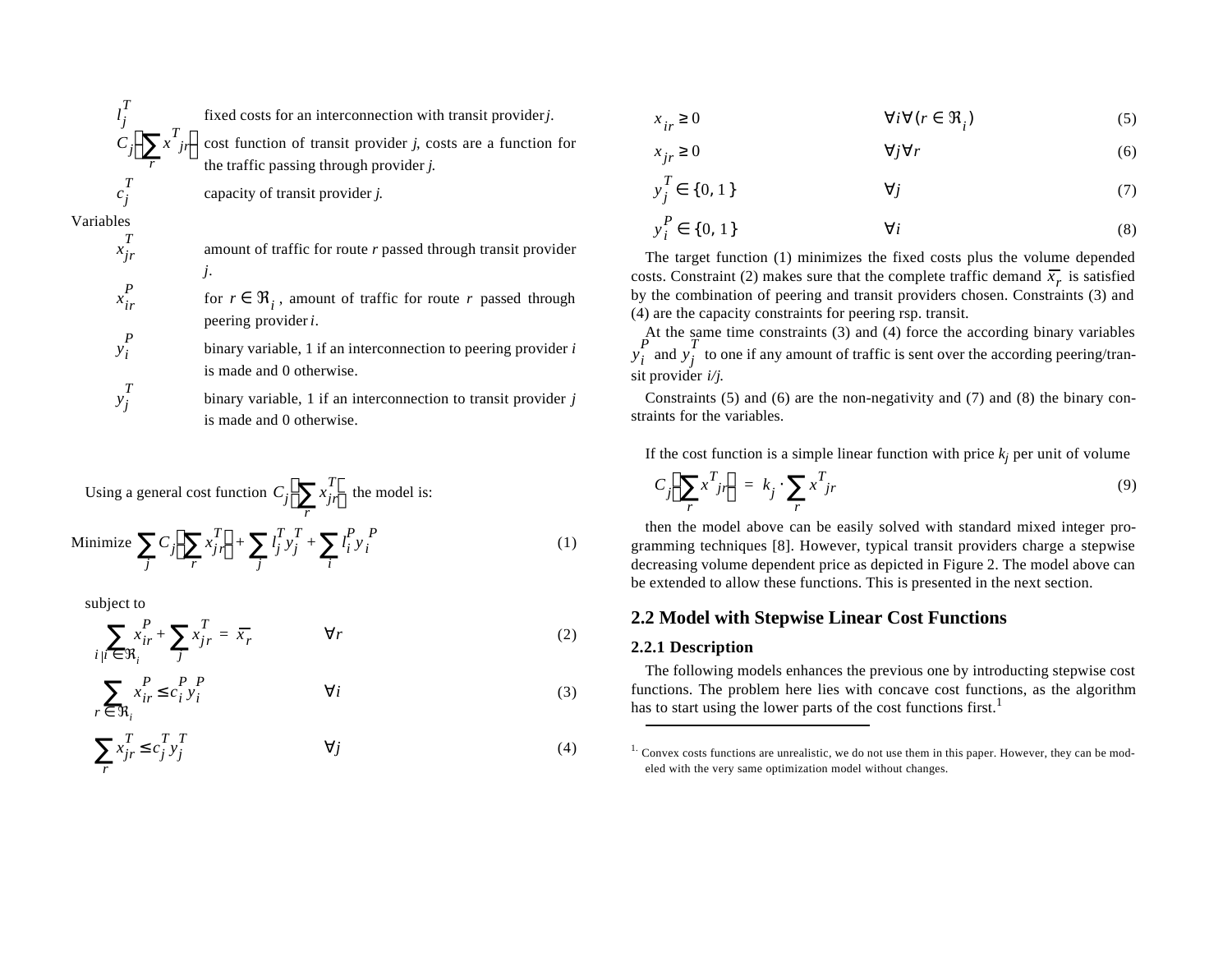

The following indices, parameters and variables are used:

#### Indices $1$

 $i = 1, ..., I$  peering provider *i*.  $j = 1, \ldots, J$  transit provider *j*.  $r = 1, ..., R$  route *r*.

 $m = 1, \dots, M_j$  part *m* of cost function of transit provider *j*.

#### Parameters

*x r l i P*

 $c_i^{\prime}$ *P*

ℜ*i l j T*

*Mj*

*l jm*

traffic prognosis for route *r.* fixed costs for an interconnection with peering provider *i.* capacity of peering provider *i.* set of routes offered by peering provider *i.* fixed costs for an interconnection with transit provider *j*. number of steps in the cost function of transit provider *j*.  $c_j^1 = l_{j(M_i + 1)}$  capacity of transit provider *j*. lower volume limit of step *m* of the cost function of transit provider *j* (see Figure 2). *kjm* price per unit of volume in step *m* of the cost function of  $\frac{T}{j} = l_{j(M_j + 1)}$ 

transit provider *j*.

for  $r \in \Re_i$ , amount of traffic for route *r* passed through peering provider *i*.

> binary variable, 1 if an interconnection to peering provider *i* is used and 0 otherwise.

amount of traffic for route *r* passed through transit provider *j.*

traffic volume in cost function segment *m* of transit provider *j.*

binary variable, 1 if cost function segment m of transit provider *j* is used and 0 otherwise.

The problem can be described as the following mixed integer programming model

Minimize 
$$
\sum_{j} \sum_{m \in M_j} k_{jm} \cdot \tilde{x}_{jm}^T + \sum_{j} l_j^T y_{j1}^T + \sum_{i} l_i^P y_i^P
$$
 (10)

subject to

Variables

 $\begin{bmatrix} P \\ x_i \end{bmatrix}$ 

*y i P*

 $\sum_{i=1}^{T}$ *jr*

*x*˜ *jm T*

*y jm T*

$$
\sum_{m} \bar{x}_{jm}^{T} = \sum_{r} x_{jr}^{T} \qquad \qquad \forall j \tag{11}
$$

$$
\sum_{i|r \in \mathfrak{R}_i} x_{ir}^P + \sum_j x_{jr}^T = \overline{x}_r \qquad \forall r
$$
 (12)

$$
\tilde{x}_{jm}^T \le (e_{jm+1} - e_{jm}) y_{jm}^T \qquad \forall j \forall m
$$
\n(13)

$$
\tilde{x}_{jm}^T \ge (e_{jm+1} - e_{jm}) y_{jm+1}^T \qquad \forall j \forall m = 1, ..., M_j - 1
$$
\n(14)

$$
\sum_{r \in \mathfrak{R}_i} x_{ir}^P \le c_i^P y_i^P \qquad \qquad \forall i
$$
 (15)

<sup>&</sup>lt;sup>1.</sup> Unless otherwise indicated the indices always run from the bounds presented here.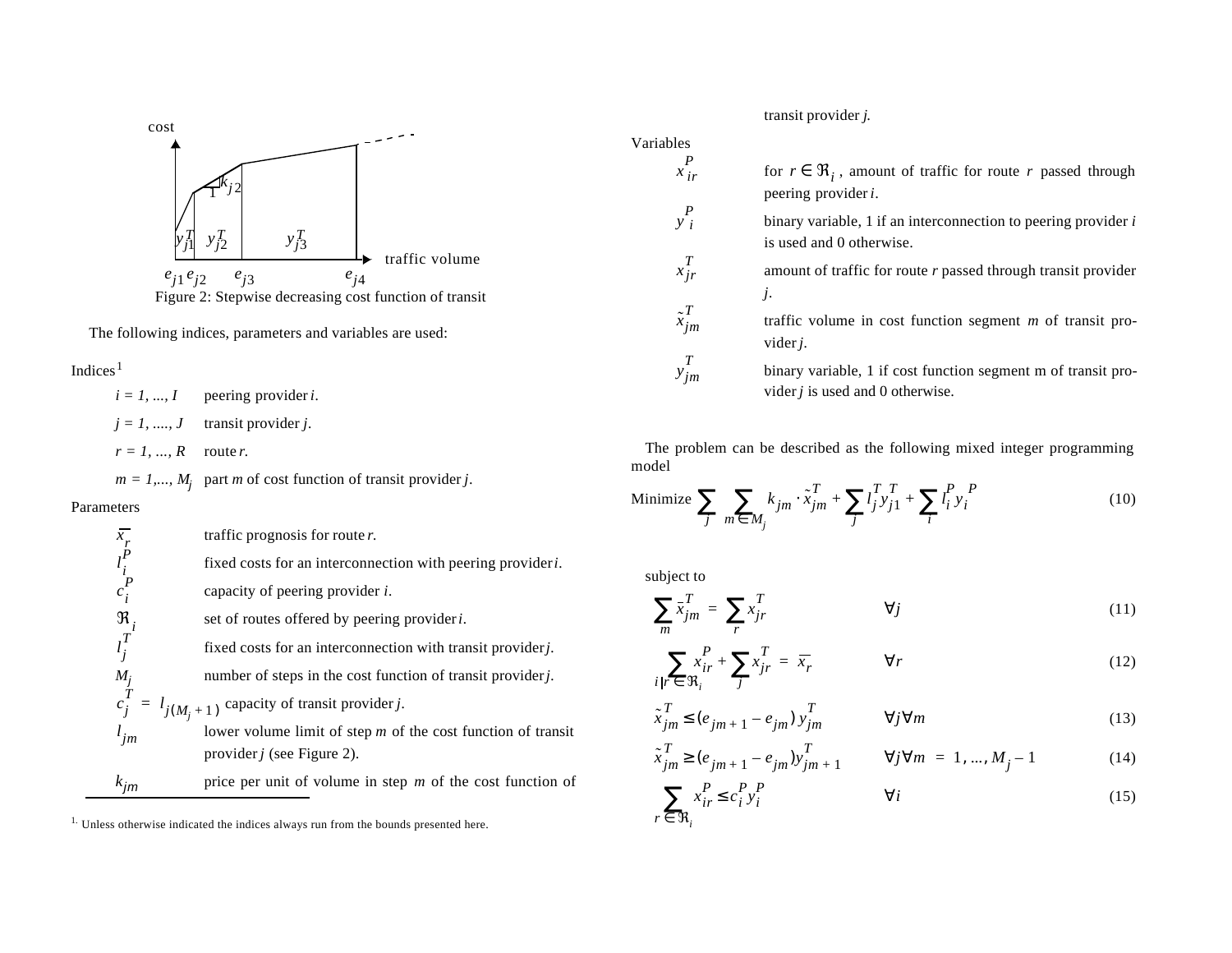$$
x_{ir}^P \ge 0 \qquad \qquad \forall i \forall (r \in \mathfrak{R}_i)
$$
 (16)

$$
x_{jr}^T \ge 0 \qquad \qquad \forall j \forall r \tag{17}
$$

$$
\bar{x}_{jm}^T \ge 0 \qquad \qquad \forall j \forall m \tag{18}
$$

$$
y_i^P \in \{0, 1\} \qquad \qquad \forall i \tag{19}
$$

$$
y_{jm}^T \in \{0, 1\} \qquad \qquad \forall j \forall m \tag{20}
$$

Target function (10) minimizes the total costs. In this model compared to the basic model above, we use the additional variables  $\tilde{x}_{jm}^I$  to keep track of how much of the traffic of provider *j* is in segment *m* of its cost function. Constraint (11) connects the variables  $\tilde{x}_{jm}^I$  to the variables  $x_{jr}^I$  of the same transit provider *j*, the total amount of traffic that is divided among all routes has to be equal to the traffic in all segments of the cost function. *T*  $T$ <sup>*T*</sup> *im*to the variables  $x$ <sup>*T*</sup></sup> *T*

Constraints (12) and (13) make sure that the cost function segments are filled up correctly: (12) limits the amount of traffic in one segment to the segment size, for the highest segment (12) replaces the capacity constraint in the basic model for the transit provider. For concave cost functions the higher segments would be filled up first because of the lower volume costs and the minimizing target function. Therefore (13) is necessary, a higher segment of a cost function can only be used if the lower segment is completely full.

Constraint (11) is the traffic demand constraint (see basic model), constraint (15) is the capacity constraint for the peering providers. Constraints (16) to (18) form the non-negativity and (19) to (20) the binary constraints for the variables.

The exact solution for this problem can be found using standard MIP solution techniques like branch & bound with LP relaxation in combination with the simplex algorithm or interior point methods [8].

#### **2.2.2 Simulative Evaluation**

We now evaluate the model with two heuristics by a set of simulations.

**Simulation Setup** We evaluate different *scenarios*, a scenario is specified by a given number of peering providers, transit providers, routes, and an interval from which traffic and costs for these providers rsp. routes are drawn. A *scenario instance* is created by randomly creating cost functions and traffic demand vectors from the scenario specific parameter intervals. We create *n*=100 instances

per scenario, solve each instance and evaluate the average of the 100 instances.

The parameter intervals for the basic set of scenarios are given in Table1 and Table 2. For the simulations, we assume that each peering provider offers one route and always has enough capacity for that route. The traffic demand for one route is drawn equally distributed from the "traffic demand for a peering provider's route" interval. The BGP routes not covered by the peering providers' routes are modeled with one additional larger route. The traffic for that route is determined by the "traffic demand for the rest of the world" parameter. The fixed costs for the peering providers are drawn from the "fixed peering costs" interval, the fixed transit costs from the "fixed transit costs" interval. The variable transit costs are drawn from the "variable costs" interval for the first step of the cost function and then decrease in each further step as specified by the "degression" interval. The transit capacity is drawn from the "transit capacity" interval and split up evenly upon the different segments of the cost function.

| <b>Description</b>                            | <b>Parameter Interval</b>             |
|-----------------------------------------------|---------------------------------------|
| Traffic Demand for a Peering Provider's Route | [50, 1000]                            |
| <b>Fixed Transit Costs</b>                    | $[0.05, 0.5]$ times the total traffic |
| Variable Transit Costs                        | [0.5, 2.0]                            |
| Variable Transit Costs Degression             | $[5\%, 20\%]$                         |
| Number of Steps of the Transit Cost Function  |                                       |

Table 1: Parameter interval that are equal in all basic scenarios

| <b>Bit</b>                    | <b>Description</b>                       | <b>Parameter Interval A</b>                                       | <b>Parameter Interval B</b>                                         |
|-------------------------------|------------------------------------------|-------------------------------------------------------------------|---------------------------------------------------------------------|
|                               | Number of Peering<br>Providers           | 30                                                                | 60                                                                  |
| $\mathfrak{D}_{\mathfrak{p}}$ | Number of Transit<br>Providers           | 15                                                                | 30                                                                  |
| 4                             | Capacity of a<br><b>Transit Provider</b> | $[25\%, 50\%]$ of total traffic                                   | $[75\%, 125\%]$ of total traffic                                    |
| 8                             | Traffic Demand for<br>Rest of the World  | 30 x average traffic demand of<br>peering providers' route        | 15 x average traffic demand<br>of peering providers' route          |
| 16                            | <b>Fixed Peering Costs</b>               | $[0.25, 2.5]$ times the traffic for<br>routes of peering provider | $[0.125, 1.25]$ times the traffic<br>for routes of peering provider |

Table 2: Parameter intervals that depend on the selected scenario

Table 2 lists the 5 scenario dependent parameter ranges, we will evaluate all possible 32 combinations of them. Each scenario has a number from 0 to 31. In scenario *s* the parameter *A* from Table2 is used if the according bit in *s* is not set, otherwise *B* is used. For scenario *s*=7 the parameter intervals *A* will be used for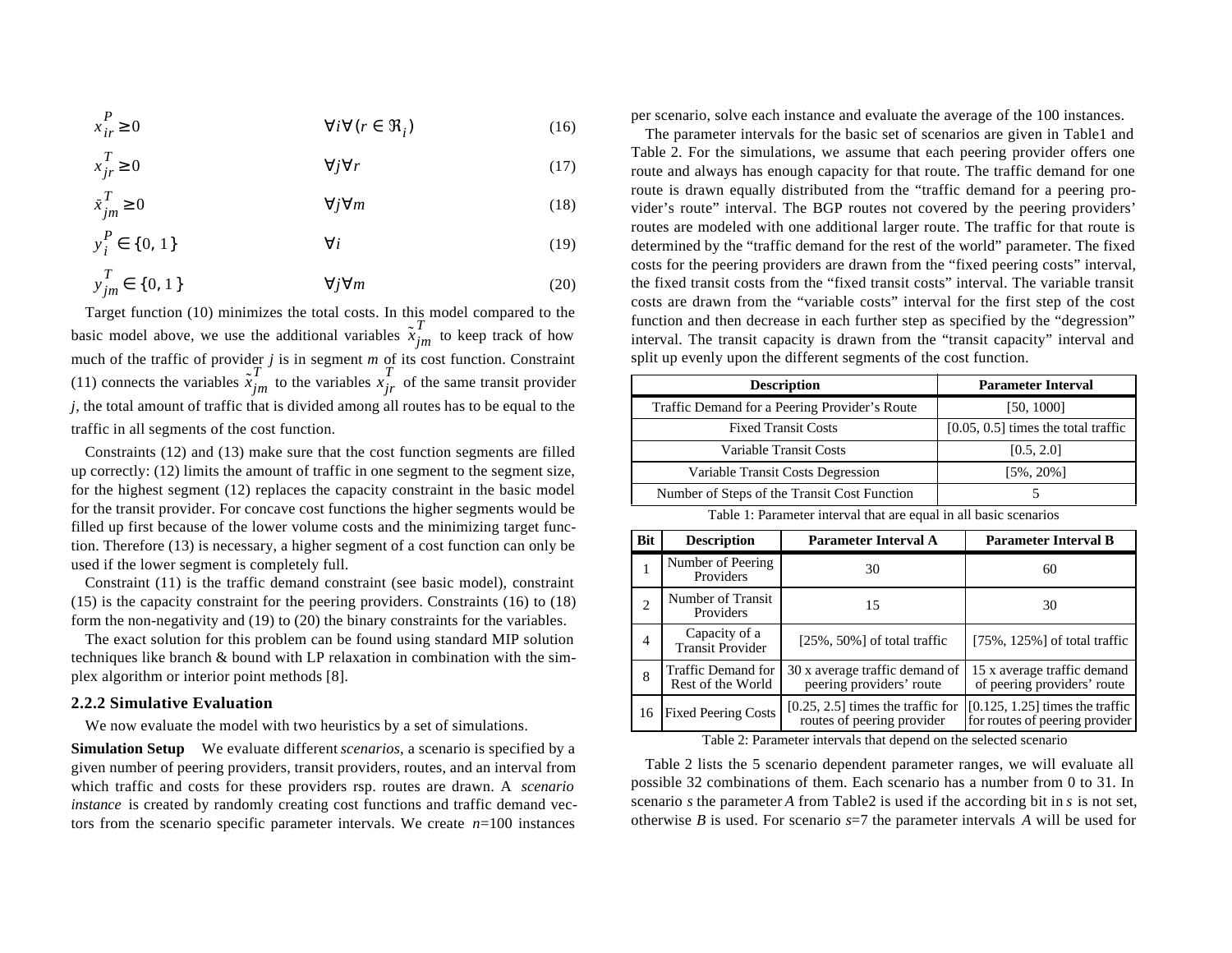the number of peering and transit providers and the transit capacity (bits 1, 2, 4), parameter interval *B* will be used for the traffic demand of the rest of the world and the fixed peering costs (bits 8, 16).

We use the commercial MIP solver CPLEX [12] to calculate the exact solution for the "optimal interconnection model" (**OPT**) from Section2.2. We compare the solution obtained with two heuristics.

**Description of the Heuristics** The first heuristic (**H1**) describes an evolutionary approach that could describe how a real INSP found his interconnection partners: Go with the cheapest (or cheapest set of) transit providers first, then look at all peering possibilities individually and evaluate each of them, if the saved transit costs from a peering possibility are lower than the costs for peering itself, then peer, otherwise do not. The second heuristic (**H2**) is called the "peering slut" heuristic: Peer with everybody, select the cheapest transit provider (or set of transit providers) for the rest of the traffic.

**Performance Evaluation** We first compare the solution obtained by our model with the solution obtained by the heuristics. Figure 3 shows the average costs for each scenario based on *n*=100 instances per scenario, each of the algorithms solved the same 100 instances per scenario. The costs are normalized to the costs of the OPT algorithm. For the heuristics the according 95% confidence









Figure 5: Peering/Transit Traffic Ratio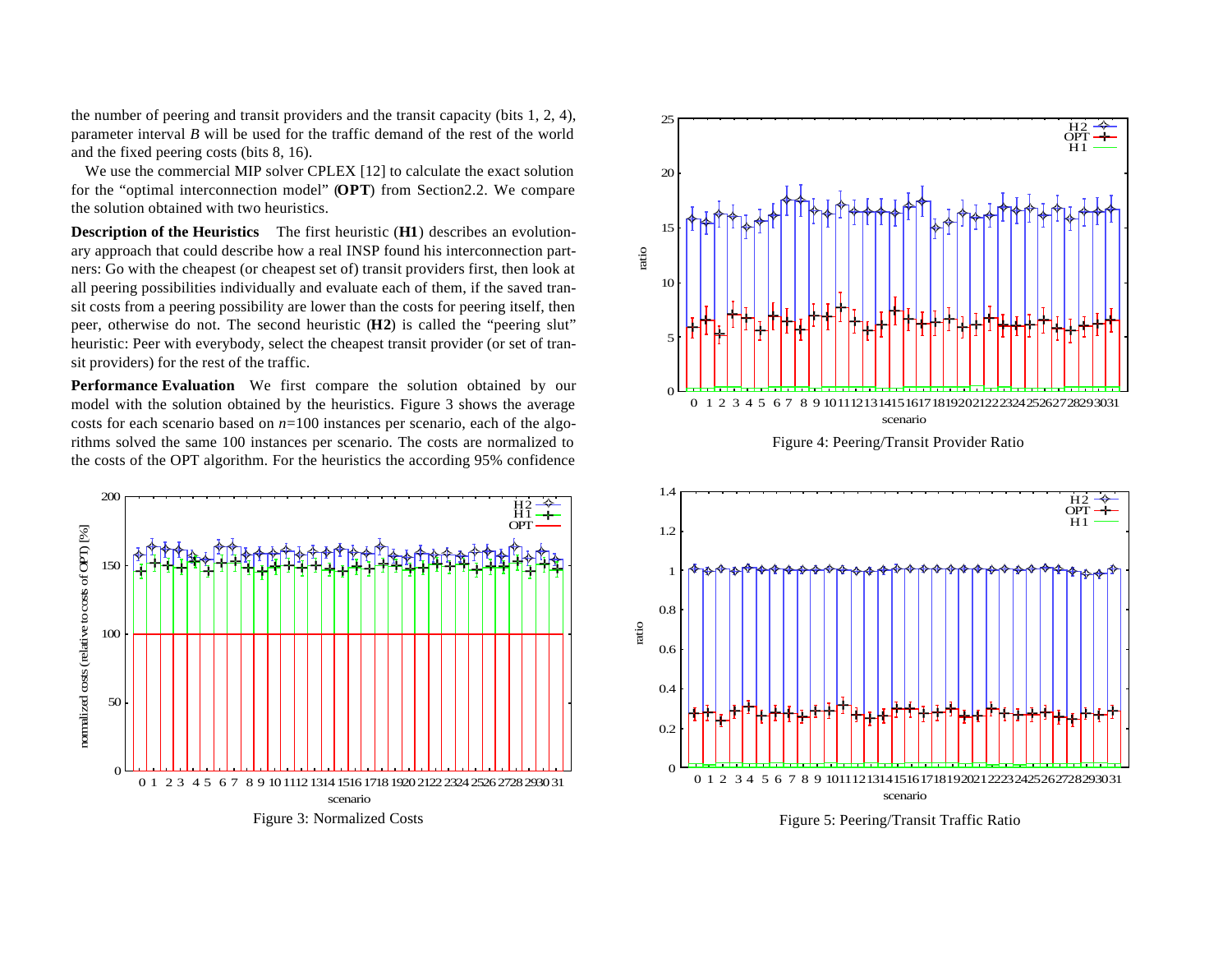interval is also shown. It can be clearly seen that both heuristics lead to roughly 40 to 70% higher costs than OPT for all scenarios. H2 leads to a worse performance than H1. This holds true for all scenarios.

The reason for the bad performance can be seen in Figure 4 and Figure 5 which show the ratio of the number of peering providers per transit provider and the amount of peering traffic divided by the transit traffic.<sup>1</sup> H1 selects far too few peering partners compared to the optimal algorithm and H2 selects too many.

The results show that the OPT algorithm presented in this paper can save large amounts of interconnection costs for all the different scenarios when compared to two simple yet actually used real-world heuristics. The next question we investigate is whether the computational complexity of the OPT algorithm might be an obstacle for using it instead of the heuristics.

**Evaluation of Computational Complexity.** If we define  $M = \frac{1}{2} \sum_{i=1}^{n} M_i$  and  $S = \frac{1}{2} \sum_{i}$  *S*ize  $(\Re_i)$  then the model 2.2 needs  $I(S+1) + J(2M+R)$  variables and (21)  $I+2JM+R$  constraints. (22)  $=\frac{1}{J}\sum_{j}M_{j}$  $\frac{1}{I}\sum_{i}$ Size ( $\Re_i$ )  $=\frac{1}{I}\sum_{i}$ 

The time it took to solve an instance of scenario 0 on a machine with a 700 MHz Pentium 3 and 256 MB RAM is depicted in Figure 6. The number of peering providers *I* and transit providers *J* were increased as shown on the x-axis to increase the complexity of the problem. As Figure 6 shows, OPT can be solved in roughly 210 minutes for large problems with 900 providers. Given the fact that in the real-world the problem has to be solved only rarely the computational complexity is no obstacle for using OPT.

A further advantage of OPT is that it is based upon a MIP problem that can be further extended in different ways as shown in the next sections. Some of these changes would be very hard to incorporate into the heuristics.

## **3 Adding Reliability Measures**

### **3.1 Policies**

Reliability is an important issue for INSPs, the model 2.2 can be extended in several ways to also account for reliability. Reliability in this context is usually the protection against the failure of one or more interconnections. Looking at the



#### Figure 6: Time to Solve

simulation results above for the OPT algorithm if the biggest provider selected from that strategy fails, there is not enough free capacity available from the other interconnected transit providers to compensate the failure by routing the traffic destined for the failed provider. We therefore discuss several ways of extending the algorithm above.

**Minimum Number of Transit Providers Policy** One easy reliability policy is to interconnect with a minimum number  $Y$  of transit providers to reduce the dependency on each of them. This policy can be incorporated into the above model by adding the following constraint:

$$
\sum_{j} y_{j1}^{T} \ge \underline{Y} \tag{23}
$$

The advantage of this policy is its ease of use, the disadvantage is that it does not give any guarantees and fine-grained control.

**Minimum Free Capacity Policy** Another reliability policy is making sure that there is a minimum amount of free transit capacity available, e.g. a percentage Γof the total traffic. The free transit capacity is the sum of all capacities of the transit providers minus the used capacities of these providers. This policy can be added to the above model 2.2 by introducing the following new parameter, vari-

<sup>&</sup>lt;sup>1.</sup> The 95% confidence interval is shown for H2 and OPT, for H1 it is so small it cannot be depicted.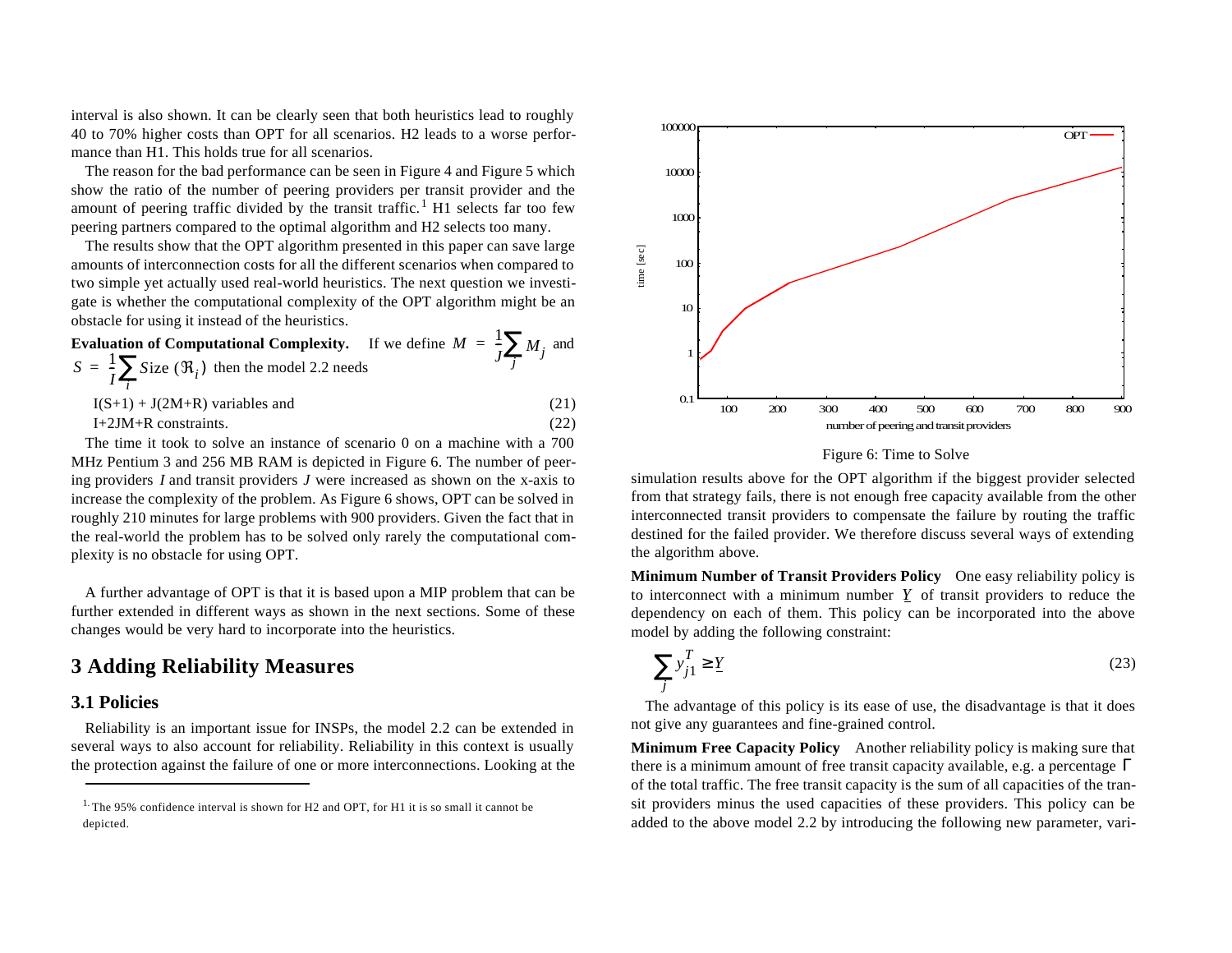ables and constraints<sup>1</sup>:

Parameter

Variables

*f j T*

Γ

**Constraints** 

$$
f_j^T \le c_j^T - \sum_m \tilde{x}_{jm}^T \qquad \qquad \forall j \tag{24}
$$

measures the free capacity of transit provider *j.*

the required fraction of free capacity from the total traffic.

$$
f_j^T \le c_j^T \cdot y_{j1}^T \qquad \qquad \forall j \tag{25}
$$

$$
f_j^T \ge 0 \qquad \qquad \forall j \tag{26}
$$

$$
\sum_{j} f_j^T \ge \Gamma \cdot \sum_{r} x_r \tag{27}
$$

Constraint (24) limits variable  $f_i^*$  to the free capacity of transit provider *j*, (25) forces  $f_i^*$  to zero if there is no interconnection with transit provider *j*. *f j T f j T*

(27) enforces the minimum amount of free capacity. (26) is the non-negativity constraint for the new variables.

This policy gives the decision maker a fine-grained control over the free capacity. Its drawback is that if one interconnected provider who carries more than the fraction  $\Gamma$  of the traffic fails, there is not enough spare capacity. This is avoided by the next policy.

**Anticipating Failure Policy** This policy is a modification of the last one and makes sure that there is enough spare transit capacity if a single transit/peering provider fails completely. It can be modeled by replacing constraint (27) with the following constraints<sup>2</sup>:

$$
\sum_{k \mid k \neq j} f_k^T \ge \sum_m \tilde{x}_{jm}^T \qquad \qquad \forall j \tag{28}
$$

$$
\sum_{j} f_j^T \ge \sum_{r \in \mathfrak{R}_i} x_{ir}^P \qquad \qquad \forall i \tag{29}
$$

Constraint (28) anticipates the failure of transit provider *j*, (29) does the same for peering provider *i*.

#### **3.2 Simulative Evaluation**

In order to evaluate the reliability policies above we use again simulations. The results presented here are based on scenario 0 but they are not significantly different for the other scenarios.

In order to evaluate the reliability performance we calculate the free transit capacity of the solutions obtained by the different policies as percentage of the total traffic. The higher the free capacity, the more buffer remains if e.g. one provider fails. For each solution we also determine whether there would be enough free capacity to carry the traffic of the biggest (peering or transit) provider if it fails, we call this the robustness. The average results and the 95% confidence intervals are depicted in the following figures as are the average costs of the solutions obtained by the different policies. The figures also contain the reference reliability and cost measures of the solution obtained for the same problems by the unmodified OPT algorithm from above (0% robustness, 1.8% free capacity).

Again we generated *n*=100 problem instances that were solved by the "Minimum Number of Transit Providers Policy" (**MT**), the "Minimum Free Capacity Policy" (**MC**) and by the combination of the "Minimum Free Capacity Policy" and the "Anticipating Failure Policy" (**MCAF**). The results for the "Anticipating Failure Policy" (**AF**) alone are included in the results for MCAF with a minimum free capacity of 0%.

If we look at MT which has a parameter that can only be increased in steps of one it can be seen from Figure 7 that the costs increase very quickly if the minimum number of transit providers is increased. The cost increase of the MC and MCAF policies are much smoother and more controlled (Figure 9). Figure 9 (and again Figure 10 and Figure 11) also show that MC and MCAF lead to equal results if the minimum free capacity demanded is 60% and higher. This is the amount of free capacity necessary to be able to recover from a failure of the biggest provider in (almost) all instances so the constraints of AF no longer have a significant effect on the solution.

If we analyse the reliability measures, the robustness increases quickly for MT and MC; MCAF automatically leads to full robustness because of the AF constraints. The free capacity explodes for the MT strategy while it is obviously

<sup>&</sup>lt;sup>1.</sup> And we now explicitly have to assume positive fixed costs for transit providers:  $l_i^T > 0$ 

<sup>&</sup>lt;sup>2.</sup> If both policies are to be combined constraint  $(27)$  is kept.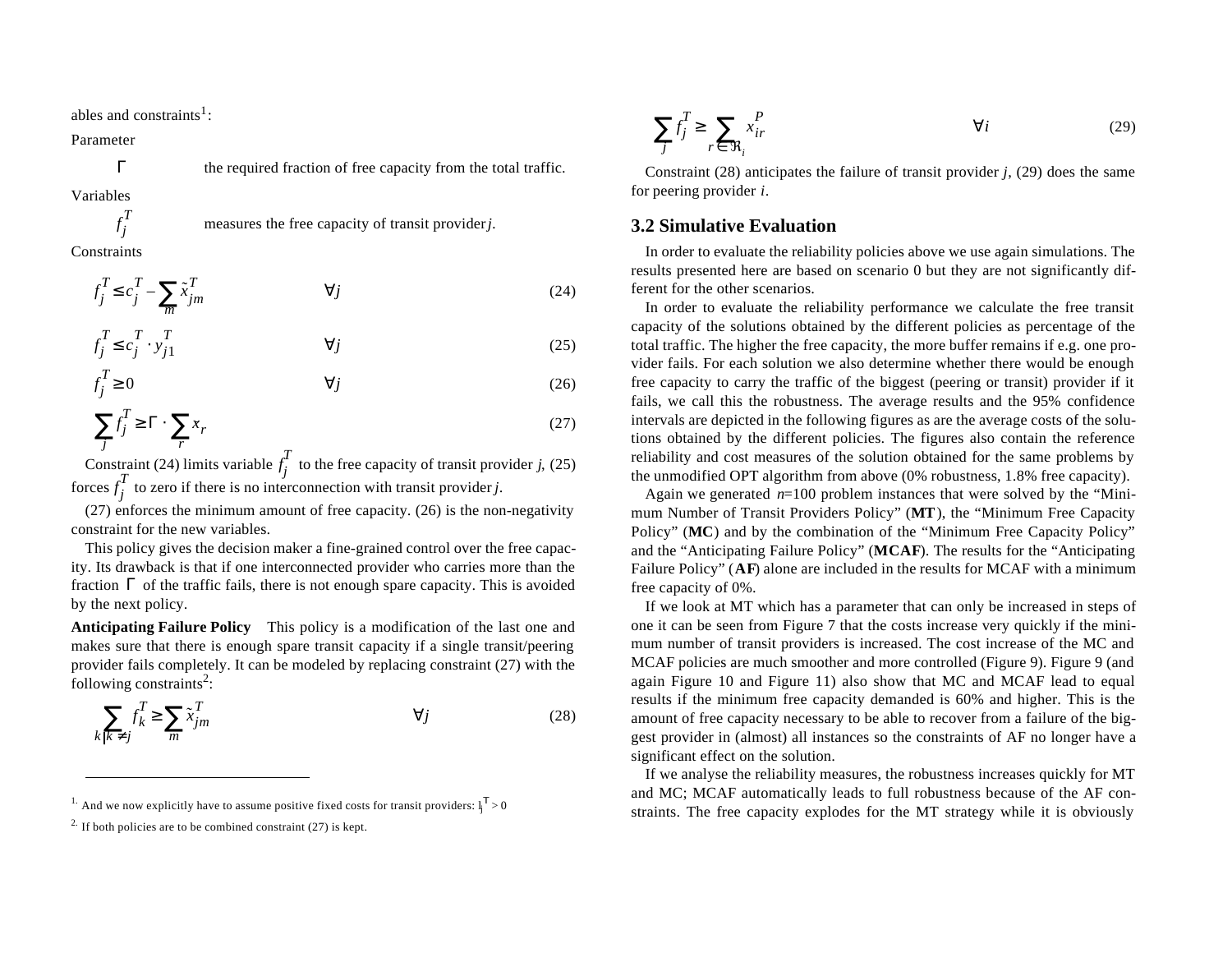

Figure 8: MT - Reliability





more controlled with the MC policy because the minimal free capacity is a parameter of that policy. Because of the AF constraints in MCAF the free capacity does not decrease for lower values of the minimum free capacity parameter.

The MT policy can be used to increase the reliability however as costs can explode and the policy parameter only indirectly influences reliability metrics like free capacity and robustness the MT policy cannot be recommended. The MCAF strategy seems to be the best choice, it offers full robustness and full control over the free capacity. Its parameter is the minimal free capacity which can be easily estimated by the decision maker. If the failure of the biggest provider is unlikely MC can also be used.

## **4 Awareness to Quality of Service**

The quality of service achievable with its interconnections is also a typical parameter an INSP wants to optimize. In this context, quality of service can be mainly influenced by selecting interconnections such that the length of routes in terms of AS hops is kept low. Apart from that, peering or transit providers could be rated in some fashion with respect to the quality of service they usually offer and the solution could take those ratings into account. We will focus on the more objective measure of route lengths and now show several possibilities of extend-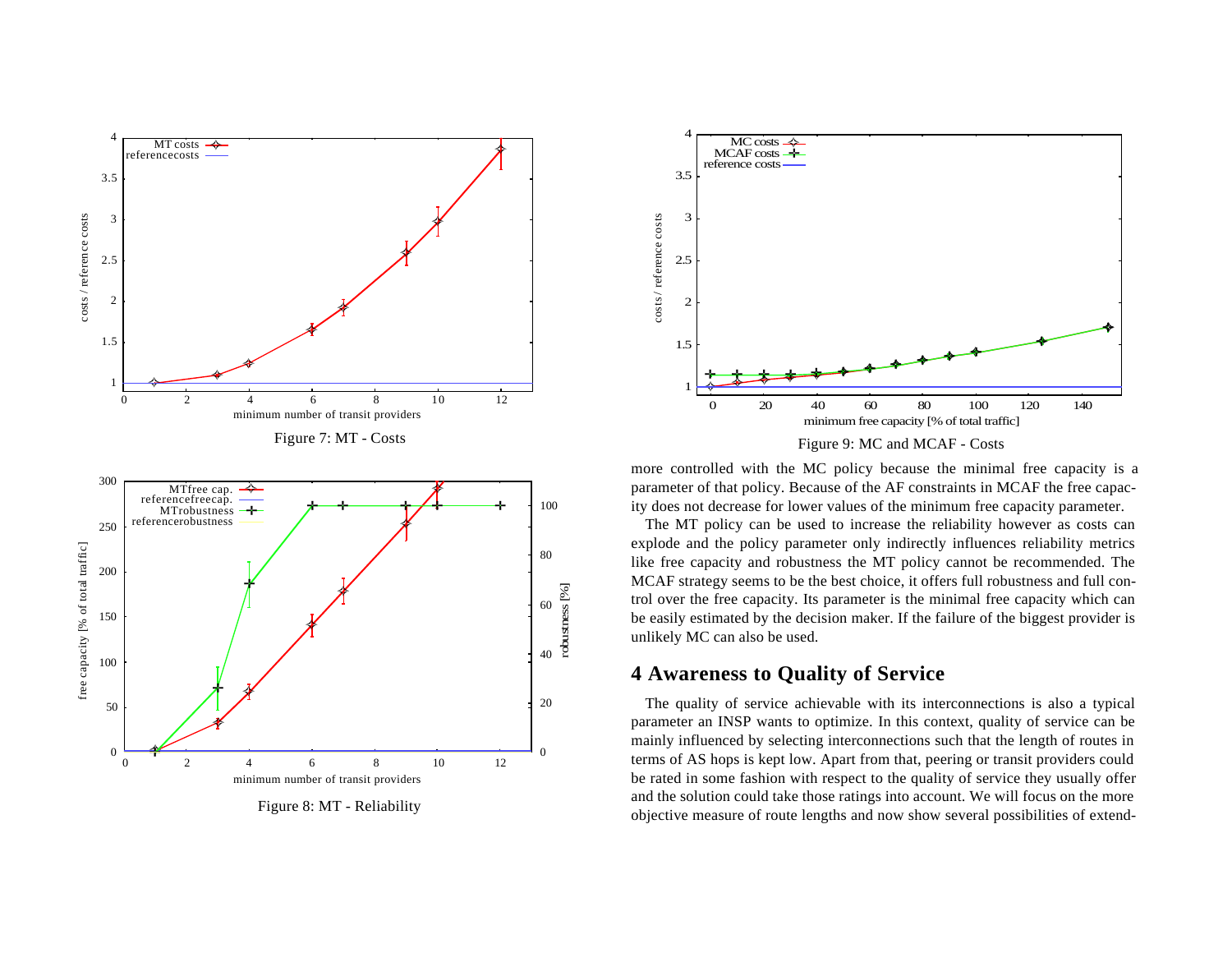





ing model 2.2 to be aware of the quality of service (QoS) that is achieved by the interconnection policy chosen. These extensions can be combined with the ones from Section3.

#### **4.1 Strategies**

*h i P*

 $h_j^T$ 

*qr*

*H*

The typical QoS metric used on the time-scale of interconnections is the average number of AS (autonomous system) hops for a route from the provider's network to the end-point. A lower number of hops correlates with lower delay and a lower loss probability for the packets and thus a higher utility for the customer/ end-user. This is especially important for routes carrying traffic from realtime multimedia applications and network games. Peering interconnections usually offer a lower hop-count than transit interconnections because the traffic ends in the peering network. This is in fact the main reason why some larger INSPs accept peering with significantly smaller INSPs [14].

**Peering Bonus** The easiest way of taking the lower hop count of peering providers into account is giving peering providers with QoS sensitive routes a bonus bi that reduces their fixed peering costs and thus makes peering with them more attractive.

This can be done by replacing the parameter  $l_i$  with the new parameter in model 2.2 above. *l i P*  $\tilde{l}$ <sub> $i$ </sub>  $\sum_{i=1}^{P} l_i^{\text{max}}$  $l_i^P - b_i$ 

The advantage of this approach is its ease of use, the disadvantage is that the parameter  $b_i$  can be hard to estimate as it only indirectly influences the  $QoS$ .

**Hop Constraint** Another approach that gives the decision maker more control of the QoS parameter hop count is adding an additional constraint for the average hop count of the traffic. We introduce the following new parameters to model 2.2:

- average hop count for traffic through peering provider *i*, this is typically 1 for a peering provider.
- estimation of the average hop count for traffic through transit provider *j*.
- delay sensitivity of the traffic on route  $r$ , routes known to carry delay sensitive traffic (e.g. to gaming sites) should obtain a higher than average *q<sup>r</sup>* . *q<sup>r</sup>* is used as a weight when determining the average hop count of the traffic.

maximal average hop count allowed.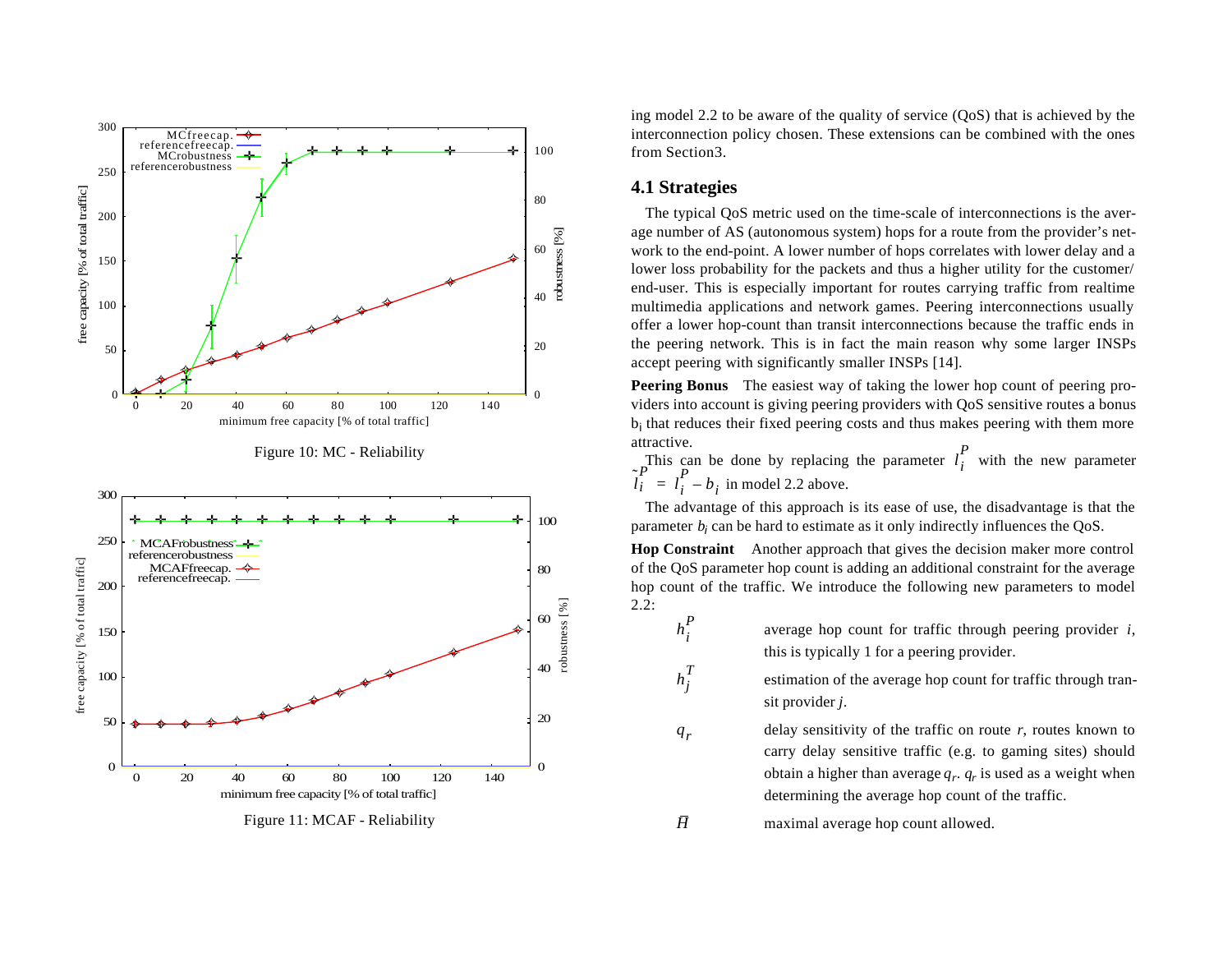The average hop count is

$$
H = \frac{1}{\sum_{r} \pi_{r} q_{r}} \left( \sum_{i} h_{i}^{P} \sum_{r \in \mathfrak{R}_{i}} q_{r} x_{ir}^{P} + \sum_{j} h_{j}^{T} \sum_{r} q_{r} x_{jr}^{T} \right)
$$
(30)

and we can add a new constraint to model 2.2 that limits  $H$  to  $\overline{H}$ :

$$
\sum_{i} h_i^P \sum_{r \in \mathfrak{R}_r} q_r x_{ir}^P + \sum_{j} h_j^T \sum_{r} q_r x_{jr}^T \le \sum_{r} x_r q_r \overline{H}
$$
\n(31)

Apart from the AS hop count any other QoS metric can be modeled with this approach.

Instead of looking at the complete traffic this approach can be easily modified to take into account only a subset of the routes. For more fine-grained prediction of the hop count for transit providers  $h_i^2$  could be replaced by a route dependent prediction  $h_{ir}^{\dagger}$  for route *r* through the network of transit provider *j*.  $h_j^T$  $h_{jr}^T$ 

The advantage of this approach is that it gives the decision maker a finer control and with the maximum hop count an easy to understand design parameter. The disadvantages are the higher number of parameters and the slightly higher complexity of the optimization model with the additional constraint.

**Hop Count Penalty Costs Strategy** Decreasing the hop-count can lead to quickly increasing costs (as shown later in the simulations). The hop constraint strategy enforces a maximal hop count without respect for costs, the hop count penalty costs strategy is similar but does not enforce a maximum hop-count with a constraint but instead adds the hop-count with some penalty costs to the target function. This allows a trade-off between decreasing the hop count (which typically leads to increasing costs as we will see in the simulations) and decreasing

the costs. It can be modelled with the parameters  $h_i^P$ ,  $h_j^T$ ,  $q_r$  from above and by

adding (30) to target function (1) weighted with penalty costs  $\Psi$ .

### **4.2 Simulative Evaluation**

In order to evaluate the QoS approaches we use simulations based on scenario 0 again, the results are not significantly different for the other scenarios. The hop count for peering providers is set to 1 and for the transit providers it is drawn equally distributed from the interval [3.0, 6.0].

The averages of *n*=100 problem instances and the 95% confidence intervals are

shown for the "Peering Bonus" (**PB**), "Hop Constraint" (**HC**) and "Hop Count Penalty Costs" (**HP**) Strategies in Figure 12 to Figure 14. As reference the costs and the hop count from the plain OPT model from Section 2.2 without any QoS features are depicted, too.

With the PB strategy the costs increase only slightly and the hop count decreases only slightly even if the peering bonus is 100% of the average peering costs. The peering costs per traffic within on problem instance differ obviously quite strong so that even if they are all reduced by an average amount many of the peering providers are still not selected. This effect can also be seen in in Figure 4 and Figure 5 where even for the scenarios with lower peering costs (Bit 16  $=$  1) nearly as many peering providers remain unattractive as with higher average peering costs (Bit  $16 = 0$ ). The reason lies within the huge interval size for the traffic and for the peering costs.

The HC constraint offers direct control over the hop count which the other strategies do not. As can be seen in Figure 13 the costs increase quickly for lower hop counts. Decreasing the hop count by 36% to 2.4 costs roughly 38% more costs while decreasing the hop count by 25% only costs 15% more costs.

The HP strategy does not enforce a certain hop count but instead evaluates the value of the decreased hop count (expressed by the penalty costs) against the hop count. Therefore Figure 14 does not show the strong increase in costs as Figure



Figure 12: Peering Bonus Strategy - Costs & Hop Count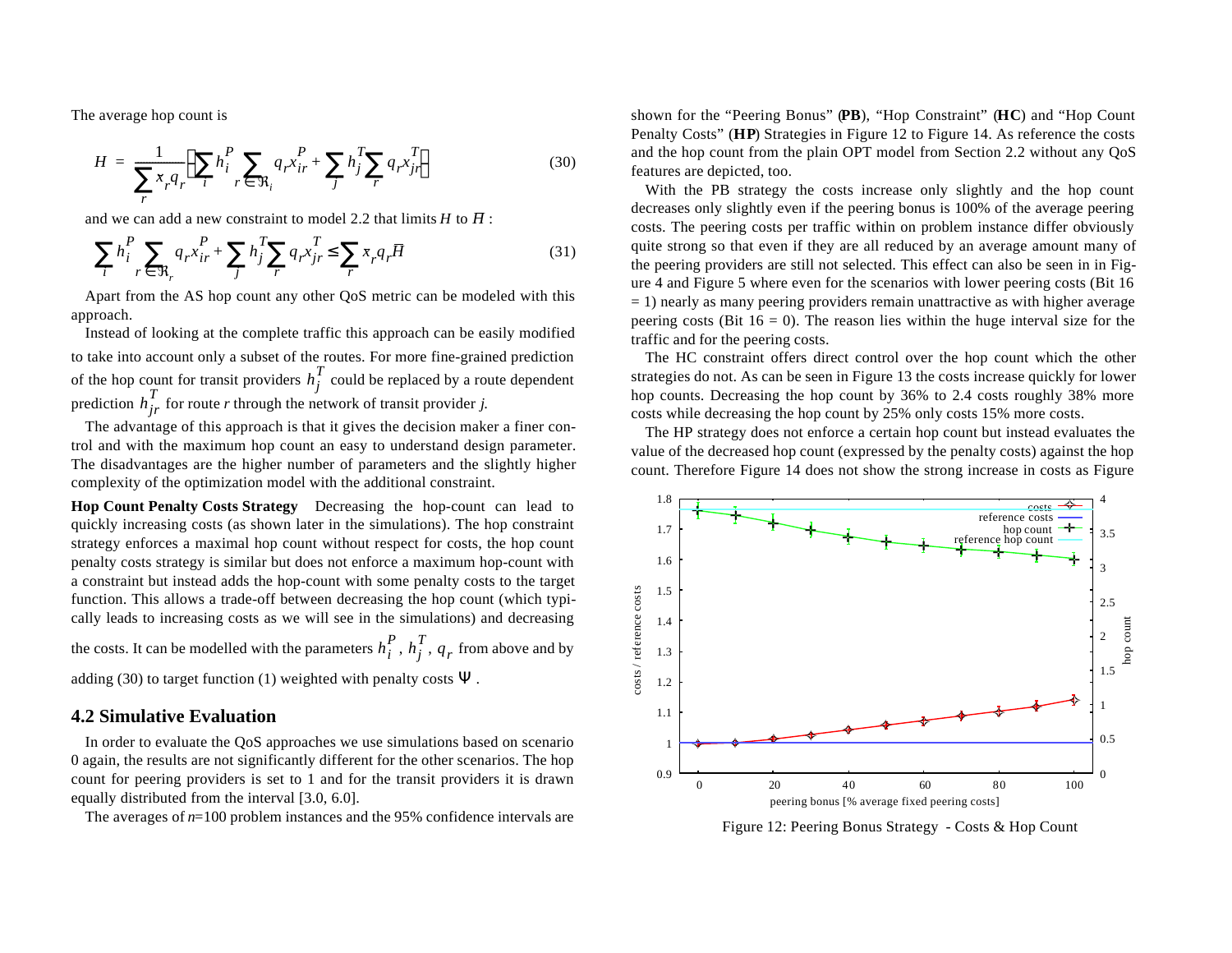

Figure 13: Hop Constraint Strategy - Costs & Hop Count



Figure 14: Hop Count Penalty Costs Strategy - Costs & Hop Count

13 while at the same time the hop count decreases nearly as much as in Figure 13.

To conclude, the influence of the PB parameter on the hop count is only an indirect one and not strong, we do not recommend this strategy. If a certain maximum hop count is strictly given, the HC strategy has to be used, otherwise if there is flexibility on the hop-count the HP offers the best way of modelling this trade-off. HC and HP can also be combined, HC could be used to ensure that a certain (higher) hop count is not exceeded while HP is used to further decrease the hop-count without ignoring the cost-increase.

### **5 Dynamic Model for Optimal Interconnection**

The static models of section 2 to 4 can be used to calculate the optimal set of peering and transit providers for one INSP at one point in time. This is useful for a new INSP entering the market. An INSP that already has interconnections with a number of peering and transit providers faces a slightly different problem: Is the current set of peering and transit providers still optimal or is it worth changing interconnections considering the technical and administrative costs for establishing a new interconnection or cancelling an existing one?

We call this the dynamic problem and now show that the static models can be easily extended for the dynamic case. Again, we evaluate our models by simulations.

### **5.1 Adjusting the Static Models for the Dynamic Problem**

For the dynamic case we now assume that there are interconnections to a set Θ of the *I* peering providers and to a set θ of the *J* transit providers. As the traffic requirements and the cost functions of the providers change, the dynamic problem is solved every period in order to find the new optimal set of providers.

There is typically some technical and adminstrative effort necessary for establishing a new interconnection that can be expressed by a cost term (transaction costs). Also cancelling an existing interconnection typically involves some effort that can be expressed by a cost term.

**Penalty Costs Policy** The costs for establishing a new interconnection can be expressed as penalty costs per period by dividing them by the number of periods an interconnection is expected to last or by a typical amortization or planning horizon. These penalty costs can be added to the fixed costs of the providers not in set  $\Theta$  rsp.  $\theta$ . Similarly, the costs for canceling an existing interconnection can be transformed into bonus costs per period that are substracted from the fixed costs for the providers in set  $\Theta$  rsp.  $\theta$ . This gives an incentive to stick with the current set of providers, we call this the penalty costs policy, model 2.2 is for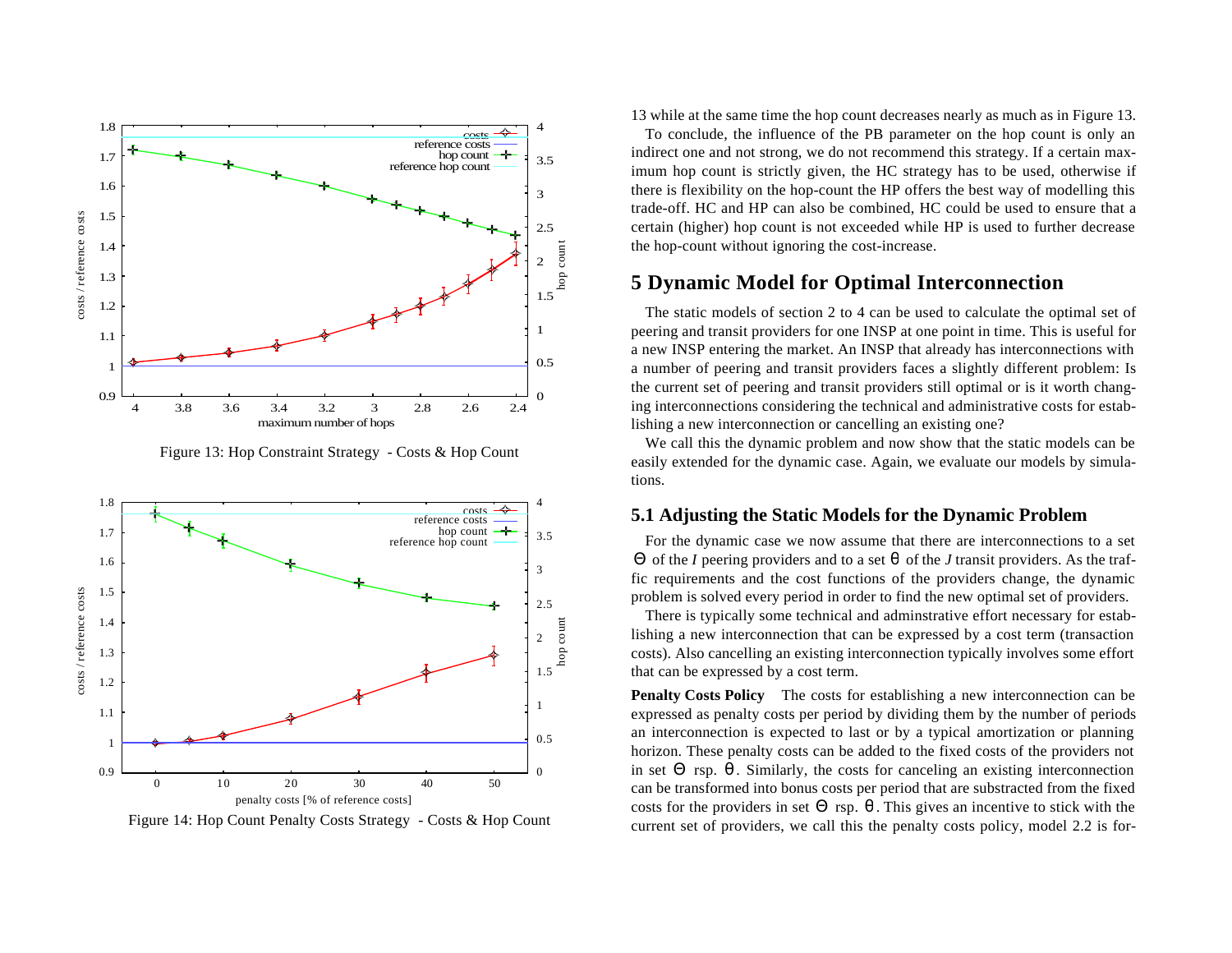mally extended the following way:

Parameters

| Θ       | The set of peering providers that an interconnection exists<br>with in the beginning of the current period.                           |
|---------|---------------------------------------------------------------------------------------------------------------------------------------|
| θ       | The set of transit providers that an interconnection exists<br>with in the beginning of the current period.                           |
| $s_i^P$ | for all $i \notin \Theta$ , the (per period) penalty costs for establishing<br>a new interconnection with peering provider <i>i</i> . |
| $b_i^P$ | for all $i \in \Theta$ , the (per period) bonus for not canceling an<br>existing interconnection with peering provider <i>i</i> .     |
| $s_i^T$ | for all $j \notin \theta$ , the (per period) penalty costs for establishing<br>a new interconnection with transit provider j.         |
| $b_i^T$ | for all $j \in \theta$ , the (per period) bonus for not canceling an<br>existing interconnection with transit provider j.             |
|         | Parameters $l_i^P$ and $l_j^T$ are replaced by $\tilde{l}_i^P$ rsp. $\tilde{l}_j^T$ which are defined as                              |
|         | $\tilde{l}_i^P = l_i^P + s_i^P$ for $i \notin \Theta$ and $\tilde{l}_i^P = l_i^P - b_i^P$ for $i \in \Theta$                          |

The advantage of this policy is that the static models are easily extended this way and the involved cost terms can typically be estimated quickly and easily.

 $\int_{i}^{T}$  for  $j \in \theta$ 

 $\int$ <sup>*T*</sup> *j d*</sup> *j*  $\int$ <sup>*T*</sup> $\cdot$ *b*<sup>*i*</sup></sup> $\int$ 

 $=l_i^* + s_i^*$  for  $j \notin \Theta$  and  $l_i = l_i^* - b_i^*$  for

 $\overline{T}_i$  for  $j \notin \theta$  and  $\tilde{l}_j^T$ 

**Limiting Change Policy** Another policy for dealing with the dynamic problem would be limiting the amount of change (new interconnections and canceled interconnections) per period reflecting the limited technical capacities for these changes in a period or the risk of change the provider is ready to take. We call this policy "limiting change policy", it is more complicated to add to model 2.2:

Parameters

*l* ˜ *j*  $\int$ <sup>*T*</sup> *j d*</sup> *j*  $\int_{j}^{T} + s_j^T$ 

- , see above.  $\Theta$ . $\theta$
- *W* maximum allowed number of new and cancelled interconnection agreements in this period.

Additional Constraints

$$
\sum_{j \in \Theta} (1 - y_{j1}^T) + \sum_{i \in \Theta} (1 - y_i^P) + \sum_{j \notin \Theta} y_{j1}^T + \sum_{i \notin \Theta} y_i^P \le W \tag{32}
$$

Constraint (32) limits the allowed number of changes. The left hand side of constraint (32) counts the binary *y*-variables that are 1 if an interconnection to provider  $i/j$  is made for all providers  $i/j$  that no previous interconnection agreement existed with and adds all cancellations of interconnection agreements by counting the zeroes in the binary *y*-variables of the providers  $i/j$  with which an interconnection agreement existed with in the last period.

#### **5.2 Simulative Evaluation**

For the simulative evaluation we create *n*=100 problem instances. To simulate the dynamic environment we simulate *p* periods per instance, to the beginning of each period the amount of traffic and the capacity of the providers growth and the fixed and variable costs vary. The range of the changes is shown in Table3 and Table 4. As in Section 2.2 we analyse different scenarios were either option *A* or *B* from Table 4 is used. If option "All Providers Available at Beginning" is used, all the providers are available for an interconnection agreement at period 0, the only change in that simulation is the traffic, capacity and cost change. If this option is not chosen, 25% of the providers are not available in period 0 and become available in a random period of the simulation (each period has the same probability).

| <b>Description</b>                     | <b>Parameter Interval</b> |
|----------------------------------------|---------------------------|
| Growth of Traffic per Route per Period | $[15\%, 25\%]$            |
| Growth of Capacity per Period          | $[15\%, 25\%]$            |
|                                        |                           |

| Table 3: Parameters for all scenarios |  |  |
|---------------------------------------|--|--|
|---------------------------------------|--|--|

| Bit | <b>Description</b>                                                                                                    |                                                     |    |
|-----|-----------------------------------------------------------------------------------------------------------------------|-----------------------------------------------------|----|
|     | Number of Periods $p$                                                                                                 |                                                     |    |
| 2   | Change of Fixed Peering Costs / Period<br>Change of Fixed Transit Costs / Period<br>Change of Variable Costs / Period | $\lfloor 5-20\% + 5\% \rfloor \rfloor$ [-10\%, 0\%] |    |
|     | All Providers Available at Beginning                                                                                  | Yes                                                 | Nο |

Table 4: Scenario dependent Parameters

We now first evaluate the dependency of the results of each policy on the parameters of the policy for scenario 7 and then compare all of the policies for each scenario.

**Dependency on policy parameters** We start with analysing the average num-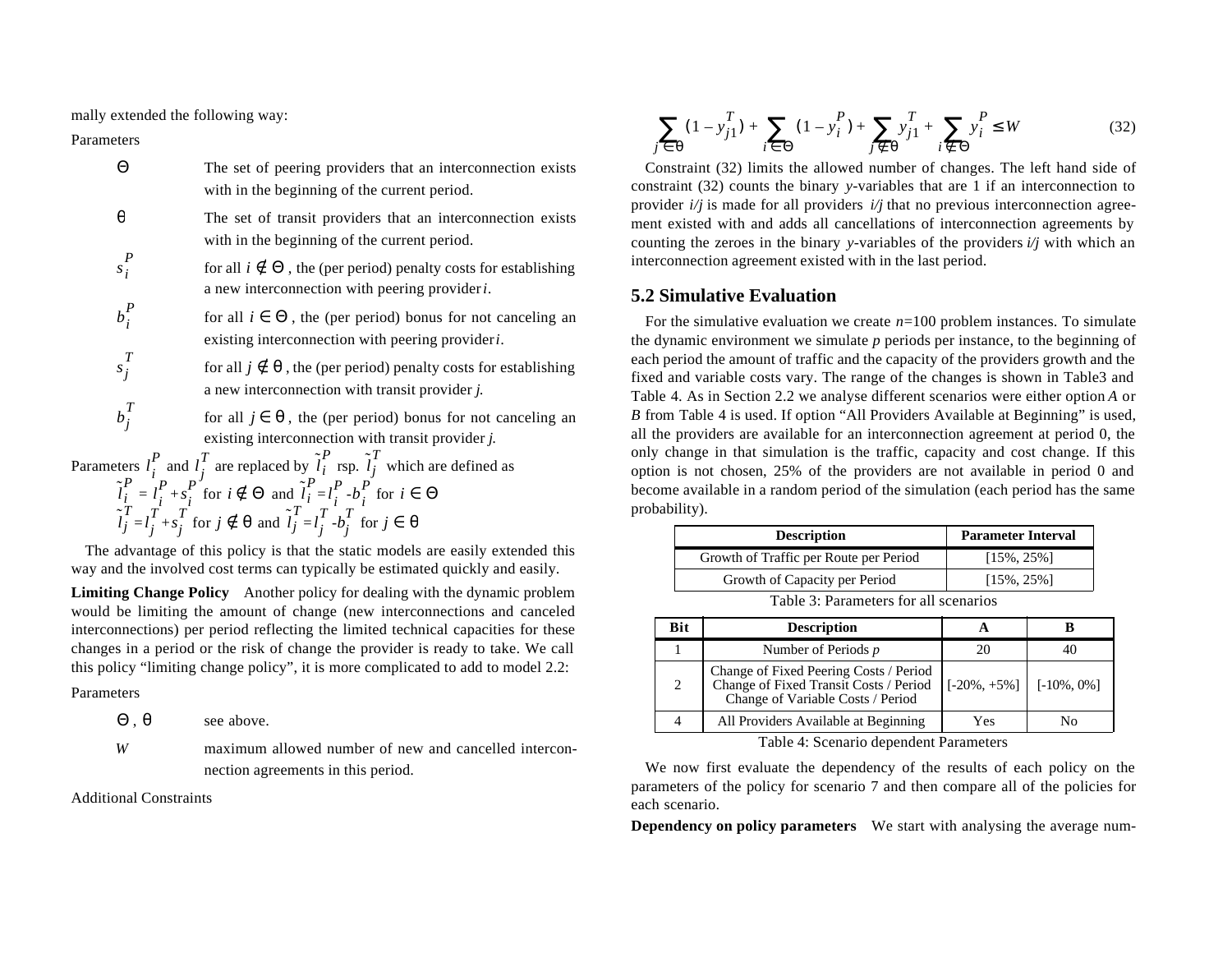ber of changed interconnectios and the probability of a period without any changes. These change metrics are depicted in Figure 16 for different parameter *W* that limit the number of allowed changes per period for the limiting change policy  $(LC)^{1}$ . We can see that the probability that no change occurs in a period remains low independent of *W*. The LC policy allows a number of changes each period and thus equally distributes the amount of changes over all periods. This leads to the low probability as seen in the figure. The amount of changed interconnections per period obviously decrease with *W*. The costs of LC are shown in Figure 15 and increase by only 6% if *W* is decreased from 6 to 1.

For the penalty cost policy (**PC**) the penalty costs were calculated as a constant percentage of the fixed peering rsp. transit costs for establishing a new or cancelling an existing interconnection. For penalty costs of up to 100% the probability that no change occurs increases almost linearly while at the same time the amount of changes per period decreases (see Figure 18). At the same time the costs increase slightly (see Figure 17). This is a nice result, the PC can influence the amount of change better than LC. However, if penalty costs reach 100% the amount of change is no longer decreased even for very high penalty costs. The conclusion is the the amount of change seen for high penalty costs is the change that is necessary (e.g. choosing a new transit provider) because traffic demand exceeds the capacity of the existing interconnections. There is a strange effect in the cost function Figure 17 which has a maxima at 80%. We have no explanation for this phenomenon.

**Evaluation of the different Scenarios** Figure 19 shows the average costs of the unmodified algorithm from 2.2, the PC policy with 50% penalty costs, the LC policy with *W*=2 and the combination of PC and LC for all scenarios. The costs can differ up to 20% between the policies. No policy leads to clearly lower or higher costs than another in all scenarios. As shown in Figure 20 the combined policy leads to the fewest changes, followed by PC and LC. The unmodified algorithm does not control change and thus leads to the highest change rate. The probability of a period without any changes is generally lowest for the LC policy and the unmodified algorithm (see Figure 21). For the other two policies the probability is significantly higher.

To conclude we can recommend using PC or the combination of PC and LC. Using LC alone or no policy at all leads to higher changes and not necessarily lower costs. The combination of PC and LC seems to be the most robust policy.







Figure 16: Limited Changes Policy (LC) - Change Metrics

<sup>&</sup>lt;sup>1.</sup> Again the average over  $n=100$  problem instances and the 95% confidence interval are shown.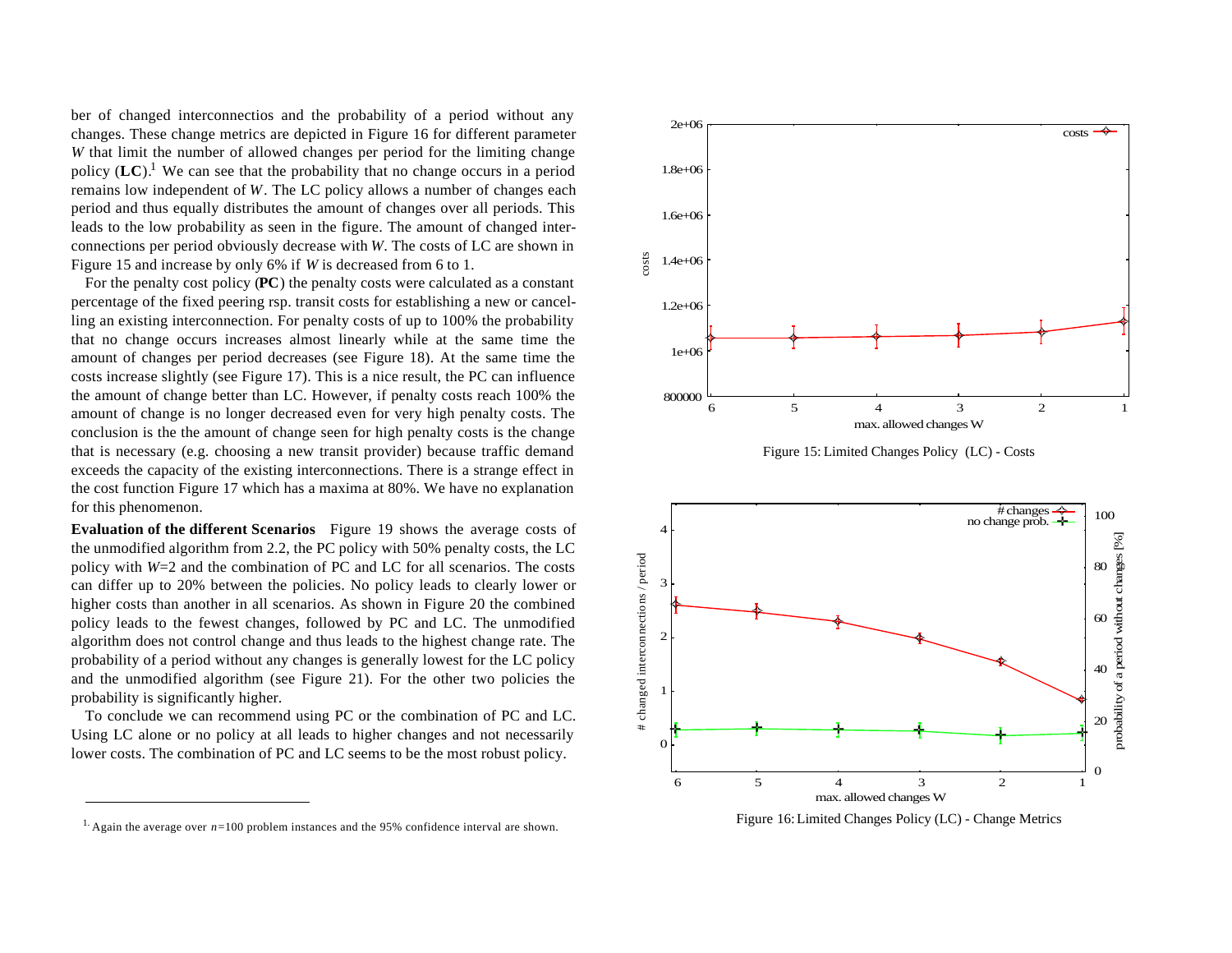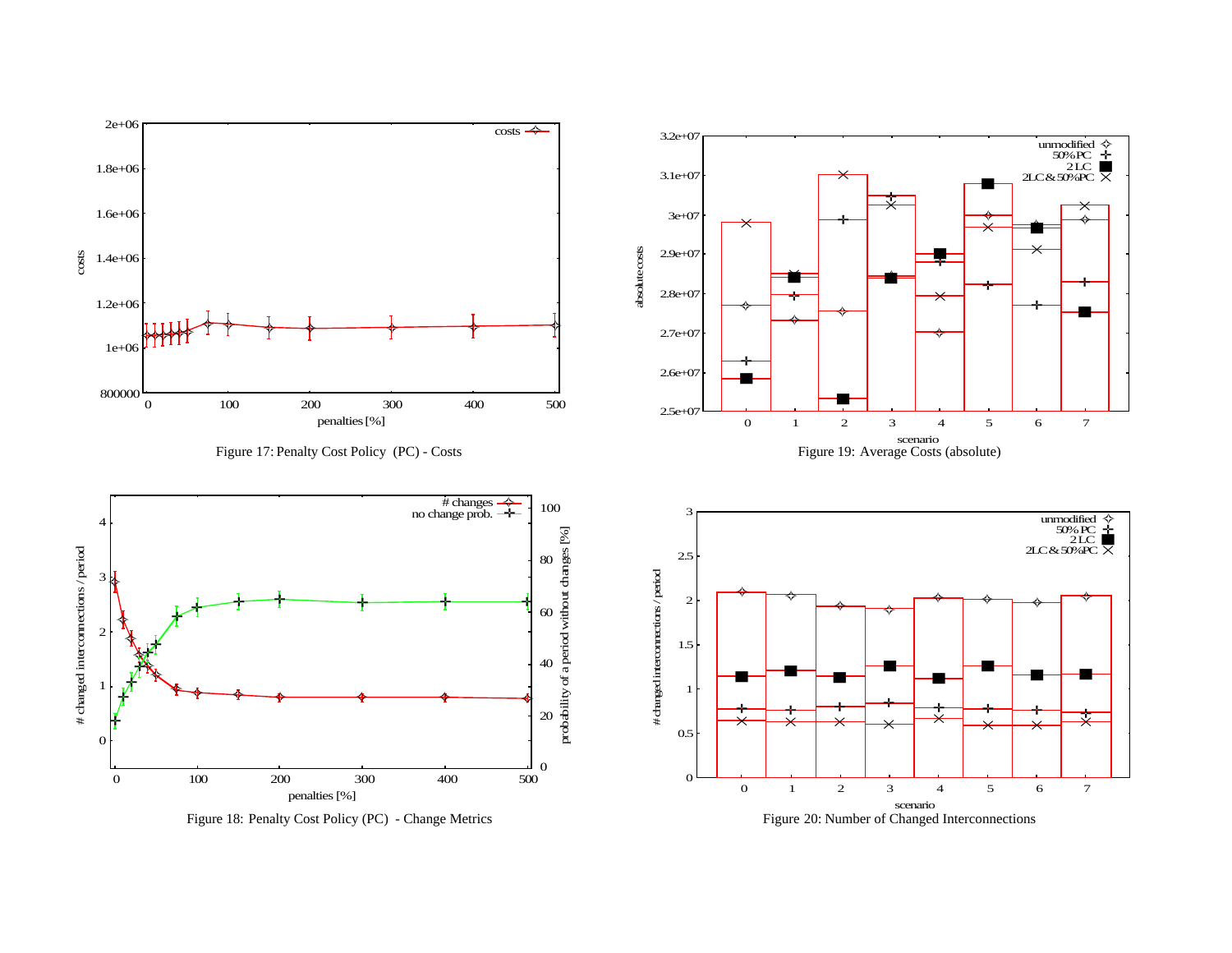

Figure 21: Probability of Period without Change

## **6 Related Work**

The are two basic types of work about interconnections, game theoretic and decision theoretic works. This paper is an example of decision theoretic work, the optimal decision of one INSPs is analysed under a ceteris paribus constraint which effectively means that it does not anticipate possible reactions of the other parties involved. The game theoretic works focus on the anticipation of possible reactions of competing INSPs and typically model the optimization problem itself in less detail.

Game theoretic works are [2], [4], [5]. The rationales behind peering decisions for commercial INSPs and for academic research networks are analysed in [2], the focus lies on analysing competition and business stealing effects.

[4] and [5] concentrate on the economics of direct line interconnections assuming that IXs are congested and there are thus incentives to move away from them and that INSPs differentiate based on connected content providers. [4] discusses direct line interconnection agreements between INSPs that compete for customers in the same area while [5] discusses the same for INSPs that do not compete for customers in the same area.

An interesting work related to the game theoretic works is the "Peering Simu-

lation Game" [15] where the participants play providers and negotiate interconnections.

Decision theoretic works are [6], [11], [1] and [13]. [6] is part of MPRASE (Multi-Period Resource Allocation at System Edges) [7], a mathematical framework that describes and solves all kind of resource allocation problems at the edge between two networks. [6] discusses (among other things) the selection of the cheapost provider or the cheapest combination of providers from the customer of an INSPs point of view (which could be another INSP). Similarly to Section 5 a dynamic problem with multiple periods is investigated. The approach however is fundamentally different to this paper. [6] makes one decision in the first period about the combination of providers used for the rest of the planning horizon while in Section 5 a decision is made at the beginning of each period. Also the models [6] contain less complex cost functions and no reliability and QoS issues.

While this paper discusses an interconnection problem in the current besteffort Internet, [11] presents an interconnection problem for a future QoS supporting Internet, where DiffServ [3] is used as QoS mechanism. The paper studies how the cost of quality for different QoS networks characterizes the optimal resource allocation strategies of the DiffServ bandwidth broker.

[1] presents a MIP model for finding the cost-minimal placement of a given number of interconnection points within the topology of an INSP once the decision to interconnect is made. Similar and also taking the switch/router placement (network design) problem into account is [13].

## **7 Summary and Outlook**

In this paper we presented several optimization models for interconnections between providers. We started by presenting models and solution algorithms for the static interconnection problem which is finding the cost-optimal set of peering and transit partners for one provider. In simulations we showed that our approach is far superior to typical real-world heuristic approaches.

Next we presented and discussed several ways of extending our models to take reliability issues into account. Besides reliability, quality of service can also an important aspect for a provider. We presented and discussed several quality of service strategies for the models. In the last part of the paper we showed how to extend the static models to the dynamic problem which is evaluating whether a given set of peering and transit partners is still optimal considering changes in the traffic mix or cost structure of the involved providers. We also considered the administrative costs of changing peering and transit partners and evaluated dif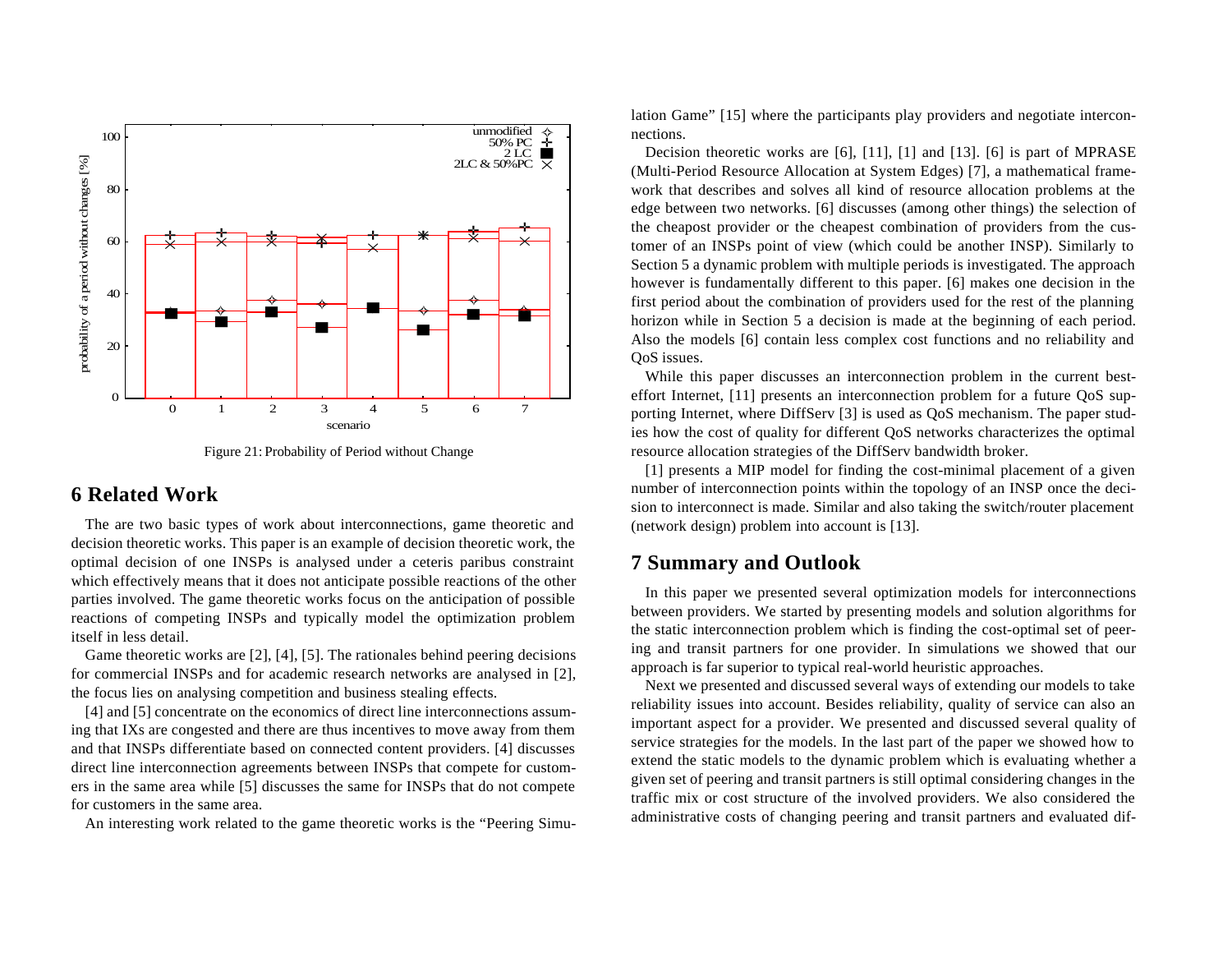ferent approaches in simulations.

The results of this paper are models, algorithms and recommendations for different reliability policies and QoS strategies for interconnection decisions from the point of view of one provider. We plan to extend this work with a case study based on real data from one provider.

### **Acknowledgements**

The authors would like to thank John Souter from LINX (London Internet Exchange, www.linx.net) and Prof. Jessen from the DFN (German research network, www.dfn.de) for their input and fruitful discussions.

#### **References**

- [1] D. Awduche, J. Agogbua, J. McManus. *An Approach to Optimal Peering Between Autonomous Systems in the Internet*. In Proceedings of IC3N 1998, Lafayette, USA, October 1998.
- [2] P. Baake, T. Wichmann. *On the Economics of Internet Peering.* Berlecon Research Papers, http://www.berlecon.de/tw/peering.pdf, January 1998.
- [3] D. Black, S. Blake, M. Carlson, E. Davies, Z. Wang, W. Weiss. *An Architecture for Differentiated Services*. Informational RFC 2475, Dezember 1998.
- [4] R. Dewan, M. Freimer, P. Gundepudi. *Interconnection Agreements between Competing Internet Service Providers.* In Proceedings of the 33rd Hawaii International Conference of System Sciences, Hawaii, USA, January 2000.
- [5] R. Dewan, M. Freimer, P. Gundepudi. *Evolution of Internet Infrastructure in the 21st Century: The Role of Private Interconnection Agreements.* In Proceedings of International Conference on Information Systems (ICIS), Charlotte, USA, December 1999.
- [6] O. Heckmann, J. Schmitt, R. Steinmetz. *Multi-Period Resource Allocation at System Edges - Capacity Management in a Multi-Provider Multi-Service Internet.* In Proceedings of IEEE Conference on Local Computer Networks (LCN), Tampa, USA, November 2001.
- [7] O. Heckmann, J. Schmitt, R. Steinmetz. *Multi-Period Resource Allocation at System Edges.* In Proceedings of the 10th International Conference on Telecommunication Systems Modelling and Analysis (ICTSM), Monterey, USA, October 2002.
- [8] F. S. Hillier, G. J. Lieberman. *Operations Research.* McGraw-Hill, 1995.
- [9] G. Huston. *Interconnection Peering and Settlement Part I*. In Internet Protocol Journal, Vol. 2, No. 1, March 1999.
- [10] G. Huston. *Interconnection Peering and Settlement Part II*. In Internet Protocol Journal, Vol. 2, No. 2, June 1999.
- [11] J. Hwang, M. B. H. Weiss. *Market-Based QoS Interconnection Economy in the Next-Generation Internet*. Journal of Information Economics and Policy, December 2000.
- [12] Ilog Cplex, Commercial Mixed Integer Problem Solver, http://www.ilog.com/ products/cplex/.
- [13] Z. Liu, Y. Gu, D. Medhi. *On Optimal Location of Switches/Routers and Interconnection.* Technical Report, Computer Science Telecommunications, University of Missouri-KansasCity,http://www.sice.umkc.edu/~dmedhi/abs/ lgm\_tr\_20\_98\_abs.html, November 1998.
- [14] W. B. Norton. *A Business Case for ISP Peering.* White Paper, http://www.equinix.com, February 2002.
- [15] W. B. Norton. *The Peering Simulation Game.* http://www.equinix.com.

**Oliver Heckmann.** Oliver Heckmann finished his degree in economics and electrical engineering (Wirtschaftsingenieur) in March 2000 at the Darmstadt University of Technology. During his studies he focused on hardware verification, optimization techniques and electronic commerce.

Since June 2000 he is a researcher in the Multimedia Distribution & Networking group of the Multimedia Communications Lab (KOM) of Prof. Steinmetz at the Darmstadt University of Technology. His research area is the Internet Service Provider in a Multiservice Internet. Within that area he is interested especially in quality of service, robust network design, traffic engineering, network simulation and the influence of peer-to-peer networking. He was working in the M3I project (www.m3i.org) and is now working in the LETSQoS project (www.letsqos.de).

**Jens Schmitt.** Jens Schmitt is Professor in the Computer Science Department at the University of Kaiserslautern where he is heading the Distributed Computer Systems Lab (DISCO). Before, he was research group leader of the Multimedia Distribution & Networking group at the Multimedia Communications Lab (KOM) of the Darmstadt University of Technology. He works in the fields of Quality of Service (QoS) provisioning in distributed systems, in particular in heterogeneous network scenarios, QoS for mobile communications, and scalable distribution of multimedia content with an emphasis on high availability systems. Further research interests are in network traffic modelling, real-time scheduling, and evolutionary programming.

Jens Schmitt received his Master degree (Dipl.) from the University of Mannheim in Joint Business and Computer Sciences in 1996. In 1994, during a stay at the University of Wales, Swansea, he also did a European Master of Business Sciences degree. In 2000, he received his Ph.D. degree (Dr.- Ing.) from Darmstadt University of Technology, his thesis was about "Heterogeneous Network Quality of Service Systems".

**Ralf Steinmetz.** Ralf Steinmetz received the M.Sc. (Dipl.-Ing.) degree and the Ph.D. (Dr.-Ing.) degree, working in the area of Petri nets and concurrent programming languages with focus on communications, from the Darmstadt University of Technology, both in electrical engineering, in 1982 and 1986, respectively.

He was research engineer at Philips and IBM. He became responsible for the establishment, definition and realization of multimedia projects at IBM, Heidelberg. In January 1993 he was nominated as IBM "Chief Designer" for IBM Germany. From 1997 to 2001 he has been the Director of the GMD (German - National Research Center for Information Technology) institute IPSI (Integrated Publications- and Information Systems Institute) in Darmstadt. In 1999 he founded the httc (Hessian Teleme